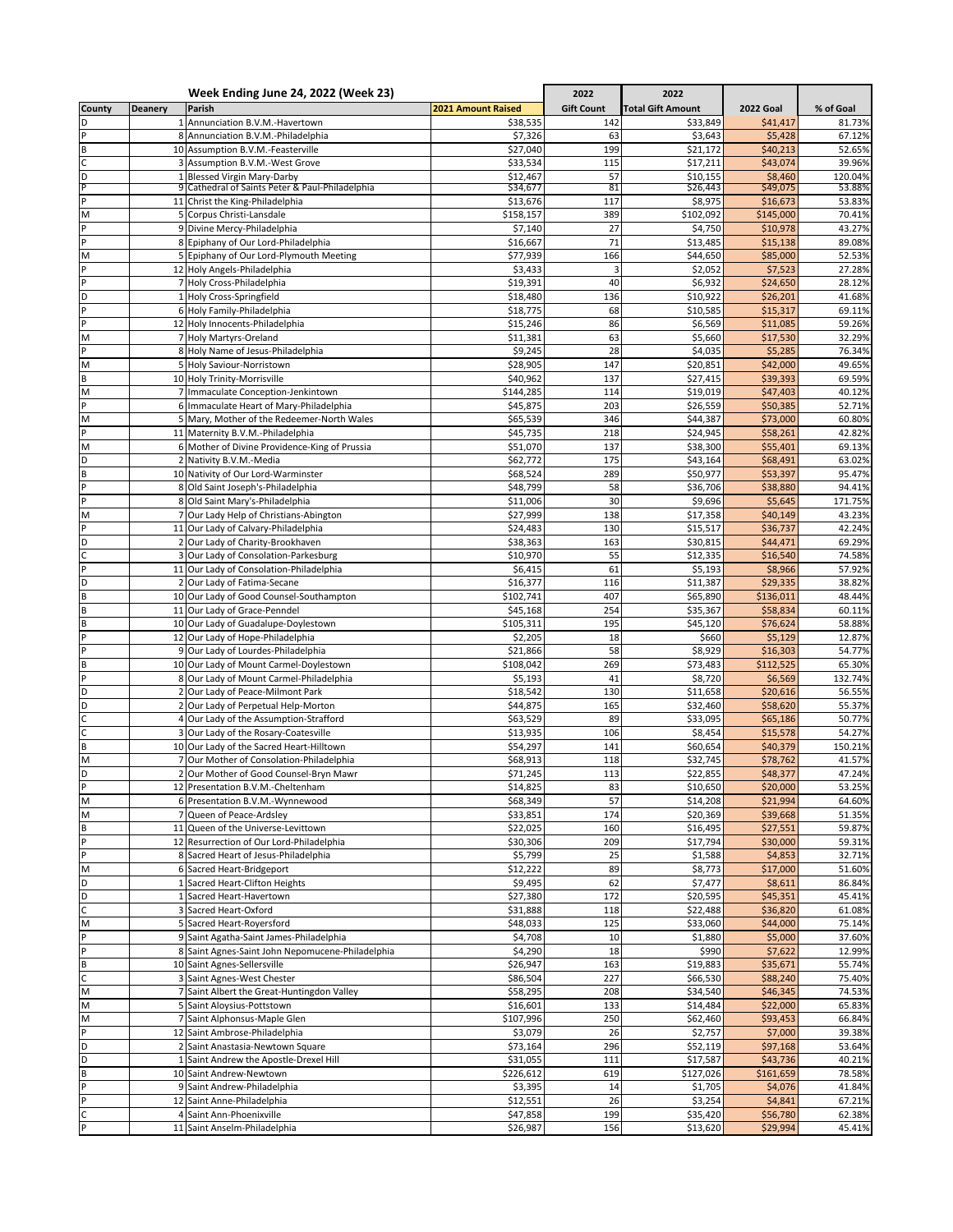| M            |   | 7 Saint Anthony of Padua-Ambler                                     | \$81,749             | 189       | \$64,427             | \$59,172             | 108.88%          |
|--------------|---|---------------------------------------------------------------------|----------------------|-----------|----------------------|----------------------|------------------|
| P            |   | 7 Saint Athanasius-Philadelphia                                     | \$5,225              | 39        | \$3,793              | \$9,379              | 40.44%           |
| P            |   | 8 Saint Augustine-Philadelphia                                      | \$18,229             | 35        | \$12,369             | \$12,746             | 97.04%           |
| P            |   | 9 Saint Barbara-Philadelphia                                        | \$5,780              | 42        | \$4,635              | \$4,789              | 96.79%           |
| P            |   | 9 Saint Barnabas-Philadelphia                                       | \$1,775              | 8         | \$520                | \$7,006              | 7.42%            |
| P            |   | 11 Saint Bartholomew-Philadelphia                                   | \$8,956              | 44        | \$4,276              | \$11,165             | 38.30%           |
| $\mathsf{C}$ |   | 4 Saint Basil the Great-Kimberton                                   | \$30,934             | 97        | \$28,426             | \$37,660             | 75.48%           |
| B            |   | 10 Saint Bede the Venerable-Holland                                 | \$101,885            | 369       | \$68,765             | \$96,417             | 71.32%           |
| D            |   | 1 Saint Bernadette-Drexel Hill                                      | \$26,221             | 157       | \$18,745             | \$39,502             | 47.45%           |
| P            |   | 11 Saint Bernard-Philadelphia                                       | \$6,756              | 50        | \$3,533              | \$12,924             | 27.34%           |
| p            |   |                                                                     |                      |           |                      |                      |                  |
|              |   | 6 Saint Bridget-Philadelphia                                        | \$13,415             | 50<br>140 | \$5,670              | \$16,975             | 33.40%           |
| M<br>P       |   | 7 Saint Catherine of Siena-Horsham<br>12 Saint Cecilia-Philadelphia | \$37,517<br>\$69,924 | 304       | \$18,231<br>\$31,122 | \$43,989<br>\$70,000 | 41.44%<br>44.46% |
|              |   | 11 Saint Charles Borromeo-Bensalem                                  |                      | 167       |                      |                      | 66.08%           |
| B<br>D       |   | 1 Saint Charles Borromeo-Drexel Hill                                | \$28,768<br>\$22,713 | 99        | \$17,030<br>\$18,720 | \$25,773<br>\$27,582 | 67.87%           |
| P            |   | 8 Saint Charles Borromeo-Philadelphia                               | \$6,360              | 11        | \$1,905              | \$6,595              | 28.89%           |
| P            |   | 11 Saint Christopher-Philadelphia                                   | \$50,846             | 268       | \$34,802             | \$69,033             | 50.41%           |
| D            |   | 2 Saint Colman-Ardmore                                              | \$38,983             | 85        | \$17,982             | \$41,300             | 43.54%           |
| $\mathsf{C}$ |   | 3 Saint Cornelius-Chadds Ford                                       | \$97,202             | 192       | \$61,758             | \$150,805            | 40.95%           |
| P            |   | 9 Saint Cyprian-Philadelphia                                        | \$9,679              | 37        | \$4,354              | \$7,878              | 55.27%           |
| B            |   | 10 Saint Cyril of Jerusalem-Jamison                                 | \$72,756             | 273       | \$55,655             | \$77,425             | 71.88%           |
| M            |   | 7 Saint David-Willow Grove                                          | \$27,225             | 172       | \$18,024             | \$65,285             | 27.61%           |
| D            |   | 1 Saint Denis-Havertown                                             | \$57,006             | 162       | \$43,861             | \$60,759             | 72.19%           |
| P            |   | 11 Saint Dominic-Philadelphia                                       | \$18,637             | 121       | \$15,176             | \$25,364             | 59.84%           |
| D            |   | 1 Saint Dorothy-Drexel Hill                                         | \$61,743             | 177       | \$42,858             | \$78,855             | 54.35%           |
| M            |   | 5 Saint Eleanor-Collegeville                                        | \$137,776            | 606       | \$116,903            | \$135,000            | 86.59%           |
|              |   | 4 Saint Elizabeth-Uwchlan                                           | \$91,772             | 210       | \$66,257             | \$75,035             | 88.30%           |
| $\sf{B}$     |   | 11 Saint Ephrem-Bensalem                                            | \$54,798             | 275       | \$36,406             | \$52,240             | 69.69%           |
| D            |   | 1 Saint Eugene-Primos                                               | \$20,372             | 97        | \$9,816              | \$18,857             | 52.05%           |
| B            |   | 11 Saint Frances Cabrini-Fairless Hills                             | \$26,888             | 170       | \$19,670             | \$21,591             | 91.10%           |
| D            |   | 2 Saint Francis de Sales-Lenni                                      | \$29,770             | 86        | \$14,235             | \$33,215             | 42.86%           |
| P            |   | 9 Saint Francis de Sales-Philadelphia                               | \$16,673             | 40        | \$9,460              | \$20,158             | 46.93%           |
| M            |   | 5 Saint Francis of Assisi-Norristown                                | \$12,403             | 96        | \$11,755             | \$15,000             | 78.37%           |
| D            |   | 1 Saint Francis of Assisi-Springfield                               | \$56,142             | 260       | \$39,009             | \$48,400             | 80.60%           |
| P            |   | 9 Saint Francis Xavier-Philadelphia                                 | \$18,385             | 64        | \$12,205             | \$27,351             | 44.62%           |
| C            |   | 3 Saint Gabriel of the Sorrowful Mother-Avondale                    | \$13,696             | 56        | \$6,789              | \$25,024             | 27.13%           |
| M            |   | 5 Saint Gabriel of the Sorrowful Mother-Stowe                       | \$8,349              | 42        | \$5,665              | \$12,000             | 47.21%           |
| D            |   | 2 Saint Gabriel-Norwood                                             | \$12,779             | 105       | \$10,185             | \$16,731             | 60.87%           |
| P            |   | 8 Saint Gabriel-Philadelphia                                        | \$3,205              | 27        | \$2,888              | \$3,255              | 88.73%           |
| M            | 7 | Saint Genevieve-Flourtown                                           | \$36,175             | 114       | \$18,905             | \$43,577             | 43.38%           |
| D            |   | 2 Saint George-Glenolden                                            | \$18,510             | 101       | \$11,331             | \$13,647             | 83.03%           |
| M            |   | 5 Saint Helena-Blue Bell                                            | \$126,173            | 293       | \$78,282             | \$101,000            | 77.51%           |
| P            |   | 12 Saint Helena-Philadelphia                                        | \$38,584             | 36        | \$36,447             | \$20,000             | 182.24%          |
| M            |   | 7 Saint Hilary of Poitiers-Rydal                                    | \$32,325             | 113       | \$19,340             | \$40,252             | 48.05%           |
| $\sf{B}$     |   | 10 Saint Ignatius of Antioch-Yardley                                | \$168,582            | 182       | \$39,429             | \$107,680            | 36.62%           |
| P            |   | 9 Saint Ignatius of Loyola-Philadelphia                             | \$5,735              | 16        | \$4,355              | \$4,324              | 100.73%          |
| $\mathsf{C}$ |   | 4 Saint Isaac Jogues-Wayne                                          | \$81,782             | 146       | \$46,640             | \$97,685             | 47.75%           |
| $\sf B$      |   | 10 Saint Isidore-Quakertown                                         | \$14,412             | 80        | \$9,338              | \$25,469             | 36.66%           |
| M            |   | 7 Saint James-Elkins Park                                           | \$59,123             | 58        | \$34,565             | \$40,505             | 85.34%           |
| P            |   | 11 Saint Jerome-Philadelphia                                        | \$19,860             | 146       | \$12,111             | \$32,278             | 37.52%           |
| M            |   | 6 Saint John Baptist Vianney-Gladwyne                               | \$206,789            | 103       | \$110,767            | \$162,400            | 68.21%           |
| B            |   | 10 Saint John Bosco-Hatboro                                         | \$28,120             | 142       | \$19,866             | \$34,507             | 57.57%           |
| P            |   | 11 Saint John Cantius-Philadelphia                                  | \$9,791              | 94        | \$7,401              | \$11,058             | 66.93%           |
| D            |   | 2 Saint John Chrysostom-Wallingford                                 | \$77,243             | 215       | \$37,579             | \$70,531             | 53.28%           |
| D            |   | 2 Saint John Fisher-Boothwyn                                        | \$22,397             | 156       | \$14,460             | \$22,868             | 63.23%           |
| D            |   | 2 Saint John Neumann-Bryn Mawr                                      | \$118,321            | 174       | \$88,274             | \$162,848            | 54.21%           |
| P            |   | 12 Saint John Paul II-Philadelphia                                  | \$16,857             | 103       | \$9,915              | \$10,540             | 94.07%           |
| B            |   | 10 Saint John the Baptist-Ottsville                                 | \$21,669             | 78        | \$12,205             | \$23,966             | 50.93%           |
| P            |   | 6 Saint John the Baptist-Philadelphia                               | \$14,425             | 103       | \$10,395             | \$15,485             | 67.13%           |
| B            |   | 10 Saint John the Evangelist-Morrisville                            | \$53,944             | 156       | \$30,615             | \$49,331             | 62.06%           |
| P            |   | 9 Saint John the Evangelist-Philadelphia                            | \$12,134             | 24        | \$5,582              | \$21,739             | 25.68%           |
| M            |   | 7 Saint Joseph-Ambler                                               | \$15,483             | 56        | \$9,690              | \$15,108             | 64.14%           |
| D            |   | 2 Saint Joseph-Aston                                                | \$32,103             | 190       | \$20,758             | \$28,028             | 74.06%           |
| P            |   | 12 Saint Joseph-Cheltenham                                          | \$2,005              | 13        | \$965                | \$15,000             | 6.43%            |
| $\mathsf{C}$ |   | 3 Saint Joseph-Coatesville                                          | \$8,513              | 32        | \$3,920              | \$15,983             | 24.53%           |
| D            |   | 1 Saint Joseph-Collingdale                                          | \$9,880              | 72        | \$6,478              | \$14,109             | 45.92%           |
| $\mathsf{C}$ |   | 4 Saint Joseph-Downingtown                                          | \$71,160             | 311       | \$50,652             | \$85,371             | 59.33%           |
| $\mathsf C$  |   | 4 Saint Joseph-Spring City                                          | \$9,278              | 48        | \$4,600              | \$9,454              | 48.66%           |
| B            |   | 10 Saint Joseph-Warrington                                          | \$37,147             | 163       | \$23,005             | \$38,677             | 59.48%           |
| B            |   | 10 Saint Jude-Chalfont                                              | \$116,693            | 232       | \$60,416             | \$74,389             | 81.22%           |
| D            |   | 2 Saint Katharine Drexel-Chester                                    | \$3,542              | 15        | \$3,460              | \$5,681              | 60.90%           |
| D            |   | 2 Saint Katharine of Siena-Wayne                                    | \$186,505            | 186       | \$105,322            | \$152,390            | 69.11%           |
| P            |   | 11 Saint Katherine of Siena-Philadelphia                            | \$35,269             | 251       | \$25,231             | \$41,144             | 61.32%           |
| D            |   | 1 Saint Kevin-Springfield                                           | \$35,427             | 142       | \$22,280             | \$25,595             | 87.05%           |
| D            |   | 1 Saint Laurence-Upper Darby                                        | \$16,582             | 79        | \$12,690             | \$24,405             | 52.00%           |
| B            |   | 10 Saint Lawrence-Riegelsville                                      | \$7,996              | 39        | \$4,497              | \$10,144             | 44.33%           |
| M            |   | 7 Saint Luke the Evangelist-Glenside                                | \$38,810             | 160       | \$26,050             | \$58,809             | 44.30%           |